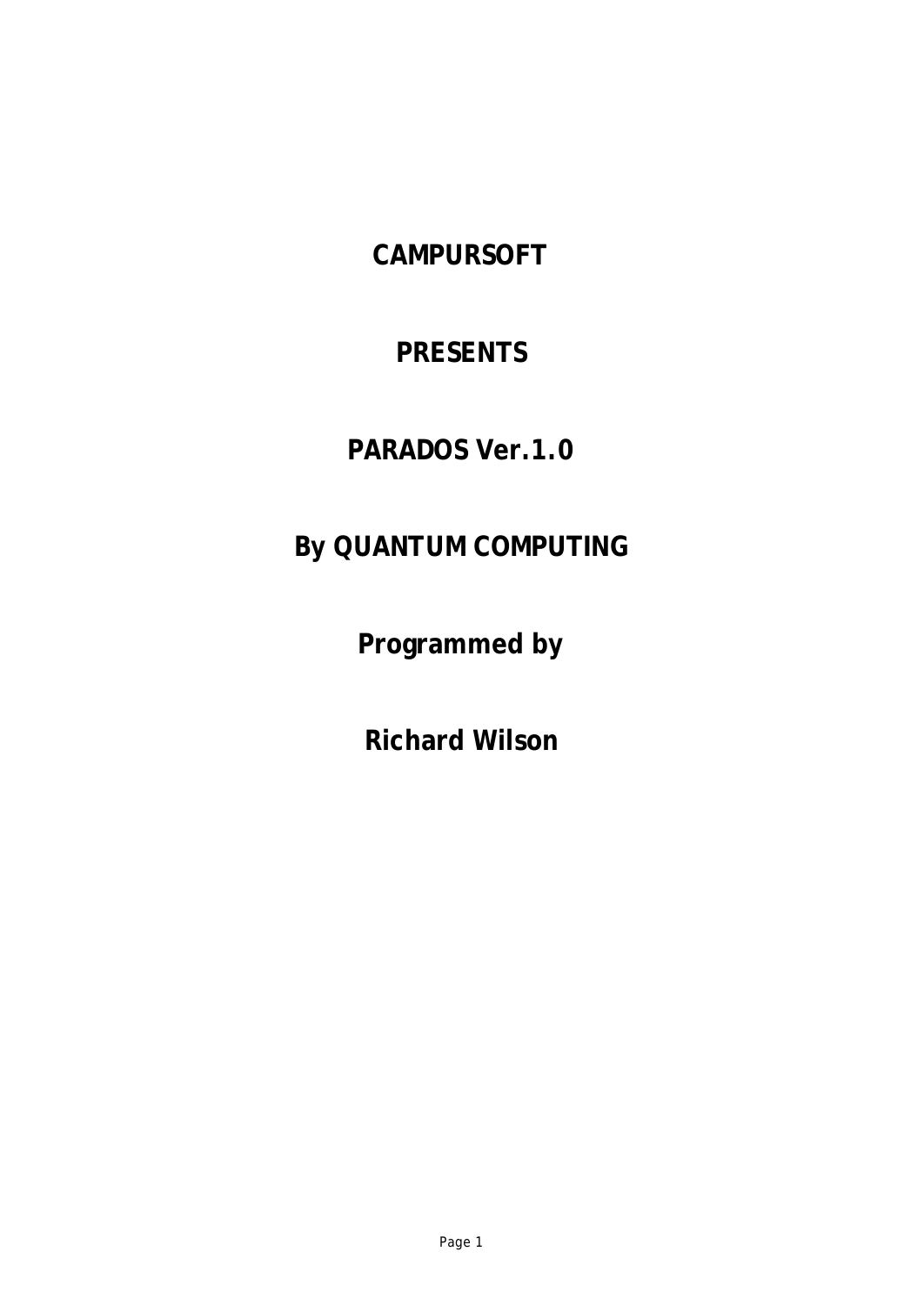**STS SOFTWARE**

**Presents**

**PARADOS version 1.0**

**High capacity disk operating system for the CPC**

**Program by**

**Richard Wilson**

**Documentation by**

**Paul Fairman**

**Distribution: STS Software**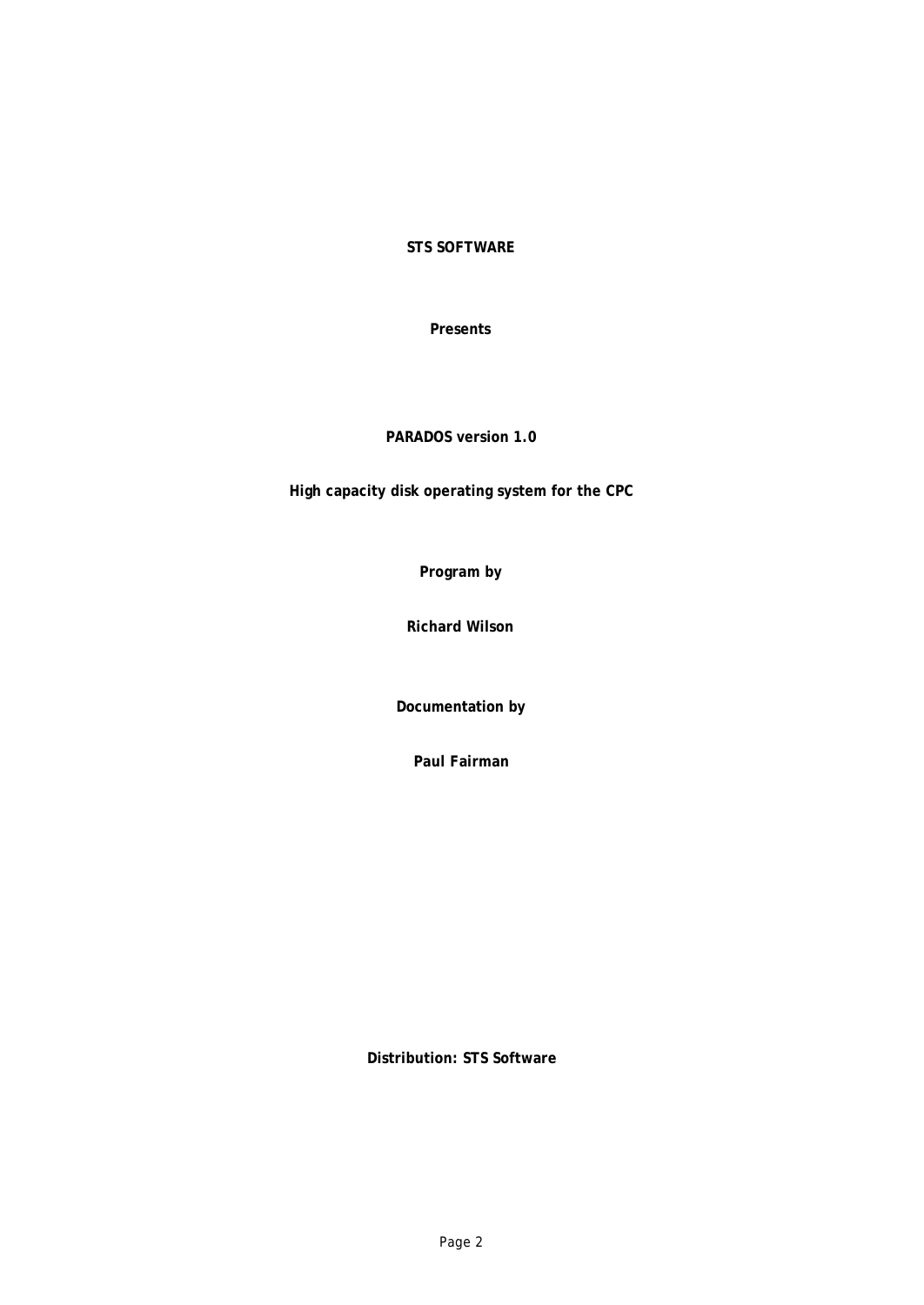#### **INSTALLATION OF YOUR PARADOS ROM**

PARADOS is supplied on a single ROM chip. This must be carefully inserted into any slot of your Rom-box with the exception of slot 0. Ensure that your CPC is switched off before fitting ANY chip in your Rom-box.

One of the most powerful features of PARADOS is that it can be fitted in ROM slot 7. It does not require the AMSDOS ROM - PARADOS replaces it. With PARADOS in slot 7, you are given more compatibility with programs.

The ROM can easily be damaged by fitting it into the Rom-box the wrong way. The < on the ROM label should face a corresponding notch on the ROM socket of your ROM-box. If it does not, then see where the notch on your other ROMs is located and fit PARADOS accordingly, ensuring that no legs are bent or otherwise damaged. If you have ON-OFF switches on your Rom-box, obviously the slot PARADOS is in should be switched ON. Treat all ROMS with great care - they are delicate!

Once installed, switch your computer on, and a new message should appear:

PARADOS V1.0. (c) QUANTUM Computing.

If not, switch the computer off and check the fitting instructions again.

Enter | DRIVE to see the PARADOS program - the  $\vert$  is obtained by pressing SHIFT  $\varnothing$ .

#### **CONVENTIONS**

The menu system employed by PARADOS has many options. In this manual, these options are denoted by their name with a capital letter. For example, the word Configure would mean you need to press SHIFT C. The letters that you press are always inverse in the menus. Configure has a sub-menu consisting of Drive and Format. Configure Format would mean that you need to press SHIFT C F, hold down SHIFT, press C and then F.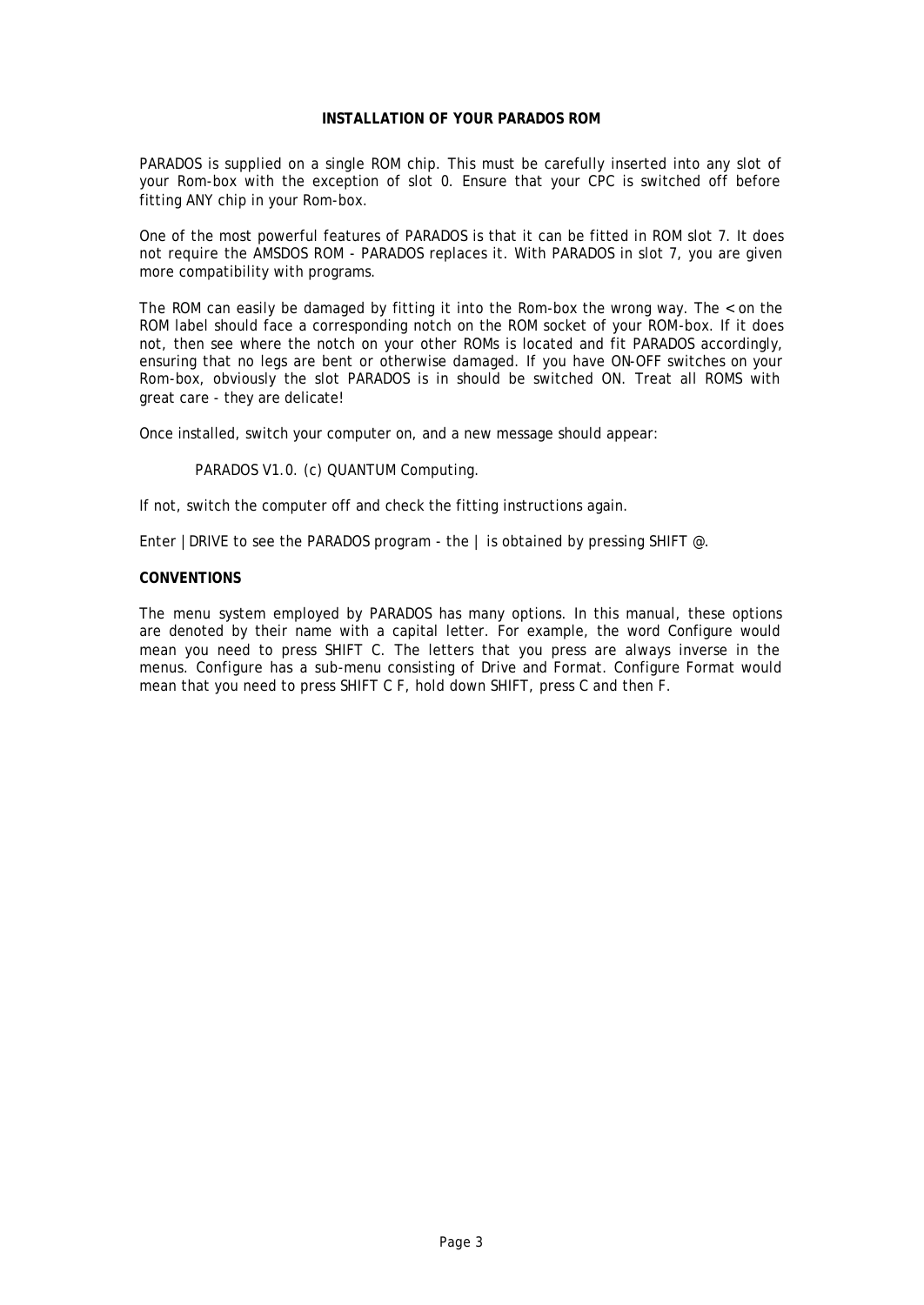These are the formats that PARADOS supports. The format name, capacity, number of directory entries, type (single sided or double sided) number of sectors per track, and the sector IDs are shown. Every format is supported in either drive A or B.

|                    |                 | $\frac{1}{2}$      |             |                      |                |
|--------------------|-----------------|--------------------|-------------|----------------------|----------------|
| <b>FORMAT</b>      | <b>CAPACITY</b> | <b>DIRECTORIES</b> | <b>TYPE</b> | <b>SECTORS/TRACK</b> | <b>SECTORS</b> |
| PARADOS 80         | 396k            | 128                | SS          | 10                   | &91-&9a        |
| PARADOS 41         | 203k            | 64                 | SS          | 10                   | &81-&8a        |
| PARADOS 40D        | 396k            | 128                | DS.         | 10                   | &a1-&aa        |
| ROMDOS D1          | 716k            | 128                | DS          | 9                    | &01-&09        |
| ROMDOS D2          | 712k            | 256                | DS.         | 9                    | &21-&29        |
| ROMDOS D10         | 796k            | 128                | DS.         | 10                   | &11-&1a        |
| ROMDOS D20         | 792k            | 256                | <b>DS</b>   | 10                   | &31-&3a        |
| ROMDOS D40         | 396k            | 128                | SS.         | 10                   | &51-&5a        |
| S-DOS              | 396k            | 128                | SS          | 10                   | &71-&7a        |
| DATA (SS 40)       | 178k            | 64                 | SS          | 9                    | &c1-&c9        |
| DATA (DS 40)       | 356k            | 64                 | <b>DS</b>   | 9                    | &c1-&c9 E      |
| DATA (SS 80)       | 356k            | 64                 | SS.         | 9                    | &c1-&c9 E      |
| DATA (DS 80)       | 716k            | 64                 | <b>DS</b>   | 9                    | &c1-&c9 E      |
| SYSTEM (SS 40)     | 169k            | 64                 | SS          | 9                    | &41-&49        |
| SYSTEM (DS 40)     | 346k            | 64                 | DS.         | 9                    | &41-&49 E      |
| SYSTEM (SS 80)     | 346k            | 64                 | SS.         | 9                    | &41-&49 E      |
| SYSTEM (DS 80)     | 704k            | 64                 | DS          | 9                    | &41-&49 E      |
| <b>IBM (SS 40)</b> | 169k            | 64                 | SS          | 8                    | &01-&08        |
| <b>IBM (DS 40)</b> | 346k            | 64                 | DS.         | 8                    | &01-&08 E      |
| IBM (SS 80)        | 346k            | 64                 | SS          | 8                    | &01-&08 E      |
| IBM (DS 80)        | 704k            | 64                 | <b>DS</b>   | 8                    | &01-&08 E      |
| <b>ULTRAFORM</b>   | 203k            | 64                 | SS          | 9                    | &10-&19        |

With PARADOS supporting twenty two formats, which one should you use? For 3" disks, you can use DATA SS 40, which is the standard CPC disk format. There is also ULTRAFORM and PARADOS 41 for 3" disks, both offering 203k per disk. Obviously these formats will not be recognised by other CPCs without PARADOS.

It is preferable to use a double sided, 80 track format for 3.5" disks, which give you between 700k-800k per disk. The best formats are ROMDOS Dl and ROMDOS D2 as far as reliability is concerned. Other formats may offer a larger capacity, but they may be unreliable, particularly ROMDOS D10 and D20. ROMDOS D1 gives 128k directory entries and 716k a, disk, which is sufficient for most purposes. If you need more directory entries, for disks containing many small files egg letters or clip art, then ROMDOS D2 allows up to 256k directory entries. We would advise through experience that you stick to these two formats.

PARADOS occupies just six bytes of user memory during normal use. These are bytes &bafa- &baff, just below the firmware jumpblock. The last two, the bytes at &bafe and &baff form the drive definition bytes which is the Configure option in PARADOS. The default settings are &00 and &03 which translates to DRIVE A: 40 tracks, single sided, DRIVE B: 80 tracks, double sided.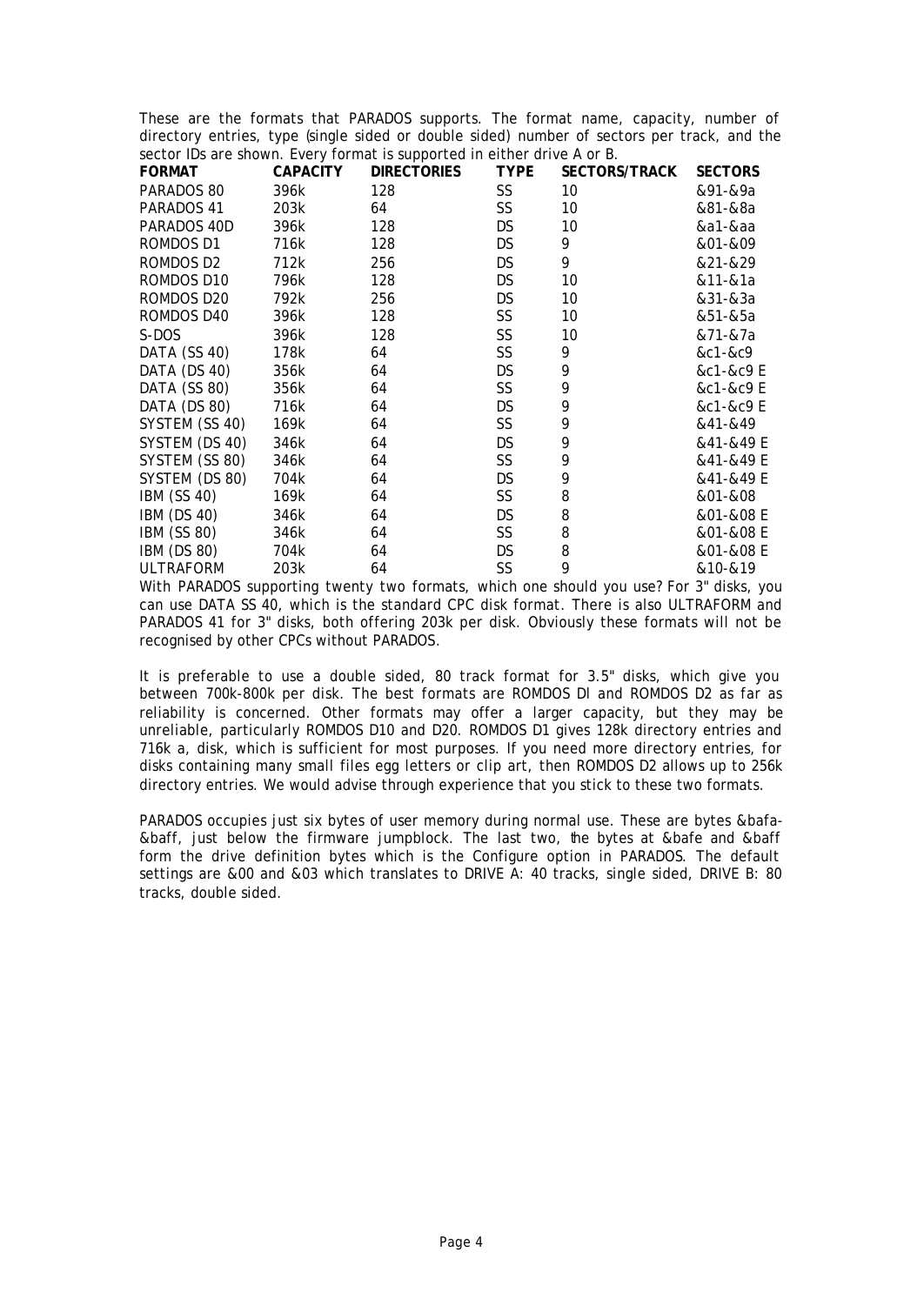#### **PARADOS UTILITIES PROGRAM**

PARADOS offers a powerful utilities program where the user can perform various disk operations such as formatting, renaming, copying etc. All of the different formats are accepted from within the program, and all, with the exception of ELECTRO formats, are automatically detected by PARADOS.

To enter the utilities program, type |DRIVE.

You will see the main part of the screen left blank (this is filled with filenames when you Log a disk), the menus at the bottom, and the Information block on the right hand side.

#### **THE ELECTRO FORMATS**

Formats marked 'E' in the format list above are ELECTRO formats. The ELECTRO formats are additional, special formats. There is only one reason you would want to use an ELECTRO format, and that is if you own the disk utility XEXOR. XEXOR recognises the PARADOS ROM, but only supports the ELECTRO extended formats.

Supplied with XEXOR is SETB.COM, a program used for configuring CPM Plus to read/write the ELECTRO formats. This allows you to use programs such as NSWP with large format 3.5" disks.

There is no way that PARADOS can auto-detect for ELECTRO formats - it must be told specifically that it is handling them, and which type. This is because the sector IDs for the formats are all the same. For example, if you are using DATA DS 80 format, the most useful of the ELECTRO formats, then Configure in PARADOS must be set to 80 tracks, double sided on drive B, and ELECTRO formats must be enabled on the Configure Format menu.

When you Log onto a disk using the SHIFT L command, the main screen area will be filled with the filenames of the files on that disk. If the file has attributes differing from the default settings, then PARADOS shows this by highlighting part of the extension. The first character of the extension highlighted denotes the file is set to READ ONLY and the second character highlighted means the file is set to SYSTEM (hidden).

You can move the bar selector using the up and down keys. This is used to move onto particular files, to tag them etc. Whichever file the selector is on is referred to as the current file. The main display of PARADOS will scroll if there are too many files on the disk to be displayed on one screen.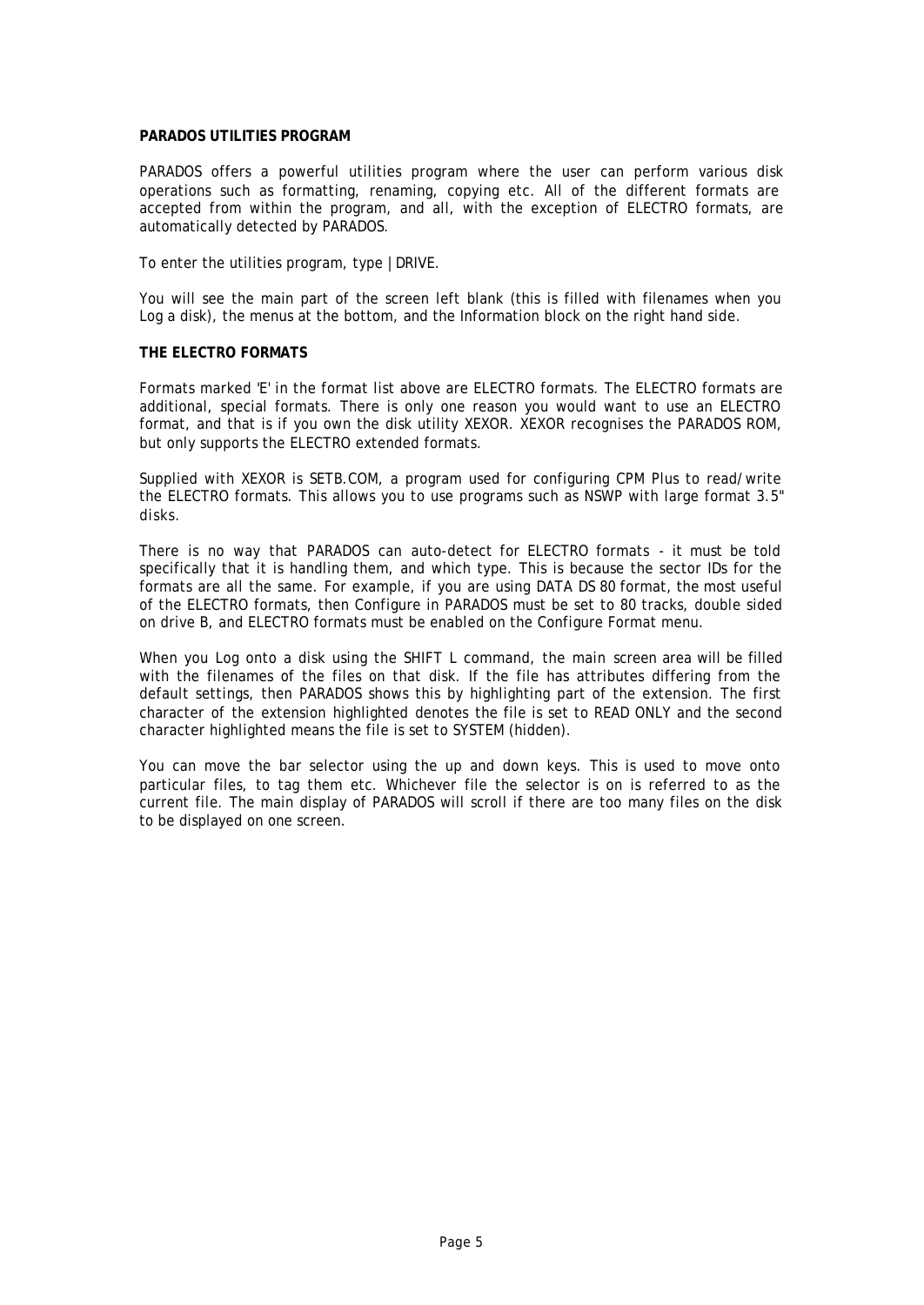#### **PARADOS MENU SYSTEM**

The menus in PARADOS are split into three parts:

- 1. MAIN menu operations are performed on the current file.
- 2. SHIFT menu operations to be performed on the disk as a whole
- 3. CONTROL menu operations to be performed on 'tagged' files.

The MAIN menu is displayed on entry to PARADOS. Hold down either SHIFT or CONTROL to display the other two menus. You must hold down either SHIFT or CONTROL whilst pressing the option letter on these menus, for example, hold down SHIFT whilst pressing L to Log a disk.

MAIN - Attributes, Copy, Erase, Filespec, Move, Rename, Tag, Un-tag

Attributes Set the attributes of the current file. A file can be either DIRECTORY or SYSTEM: DIRECTORY files are standard, but SYSTEM files do not show up when CAT is used.

> A file can be either READ/WRITE or READ ONLY: READ/WRITE files are normal and can be deleted, renamed from BASIC. READ ONLY files are marked with a \* when CAT is used. Such files cannot be deleted from BASIC.

> Incidentally, the word SYSTEM when referring to the Attributes has nothing to do with the disk format SYSTEM.

Copy Copies the current file to another disk. This activates a powerful file copier, which will use as much memory as your CPC has available as a copy buffer. If the destination disk is found to have a file under the same name as the source disk, PARADOS will ask you whether you wish to overwrite this file. PARADOS will not create BAK files.

> Files of any length or type can be copied without problems. PARADOS will prompt you to insert the source disk and destination disk as required.

- Erase Erase the current file. If the file is READ ONLY, PARADOS will ask for extra confirmation before erasing the file.
- Filespec When a disk is logged, all the files in user 0 are displayed. The Filespec command can be used to look in other user groups and to show only certain files. For example, you could specify \*.BIN to show all files with the extension BIN or S\*.\* to show all files that begin with the letter S. Use the left and right cursor keys when in this option to select between User and Filespec.

When you Erase a file, the file is placed in a normally un-used user group user 229. Using Filespec, you can look in user 229, press CONTROL T to tag the deleted files, and then press CONTROL M 0 to Move the files back to user group 0 - effectively un-erasing the files.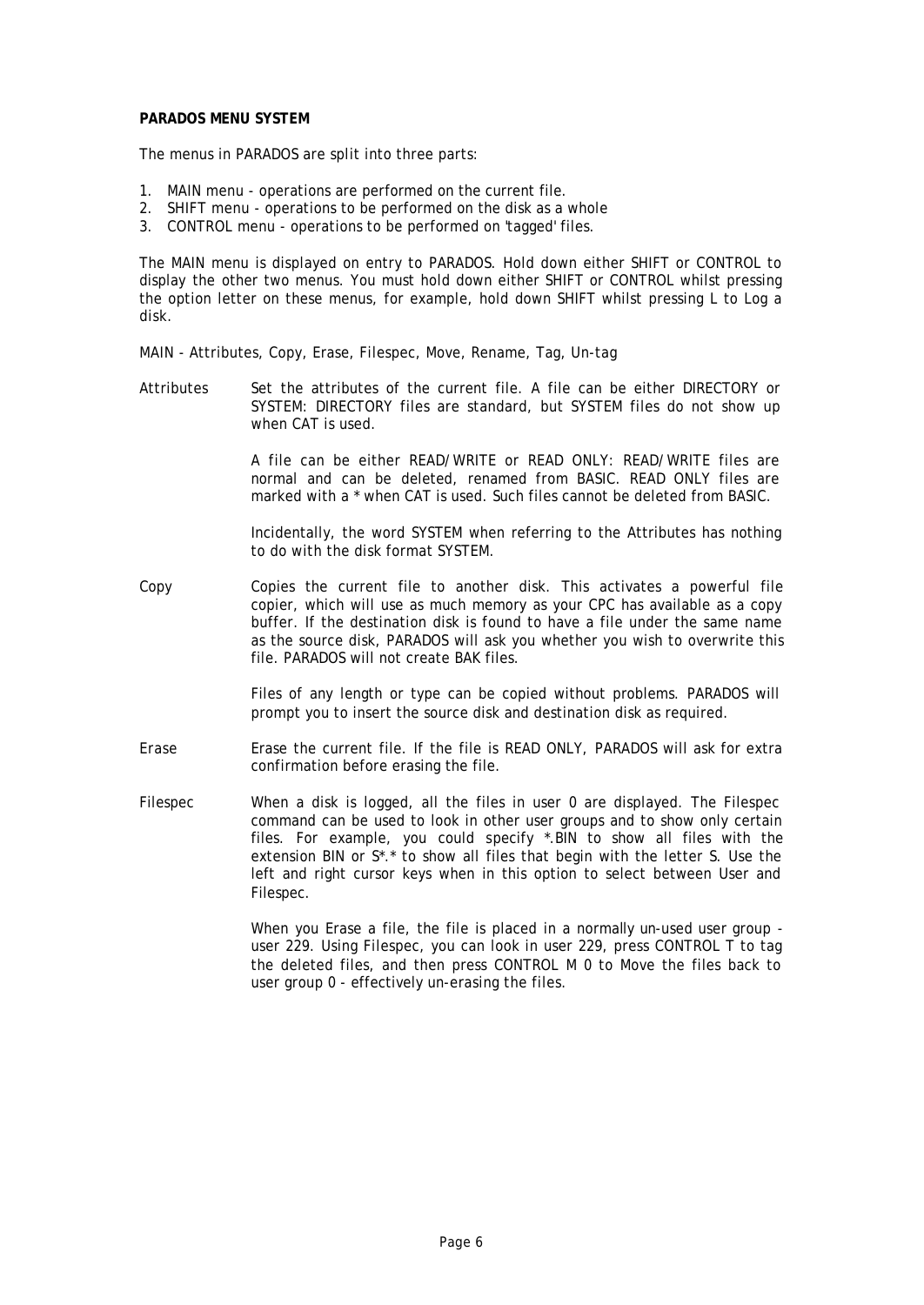- Move Moves the current file into a different user group.
- Rename Renames the current file. PARADOS will ask for confirmation before renaming READ ONLY files. Press CLR when typing a new filename to clear and re-enter a name.
- Tag Tag the current file. The options such as Copy in the CONTROL menu are performed on files that are tagged. PARADOS shows which files are tagged by displaying a \* after the filename.
- Un-tag Un-tag the current file. If the file was previously tagged, then the \* next to it will vanish.
- SHIFT Backup, Configure, Format, Log, Sort, Un-log, Verify
- Backup This feature wasn't implemented by our programmer due to lack of space in the ROM chip.
- Configure A more specialised and complicated option (get ready!) Configure is split into two parts:
	- Drive Sets details about the disk in both drives. A disk can have either 40 or 80 tracks, and is either single sided or double sided.

Formats such as ROMDOS D1 are double sided and can only be used with 3.5" disks. They are also 80 track formats. Because they use 80 tracks - twice that available on 3" disks - and both sides simultaneously - twice that a 3" disk uses - you get four times the storage capacity.

Only 3.5" disks are double sided and have 80 tracks, but they can also act as 3" disks, that is being single sided and having 40 tracks. For further details of the two different 'modes' 3.5" disks can be used in, please see below.

The default settings are DRIVE A: 40 tracks, side 0 and DRIVE B: 80 tracks, double sided. Both drives should be set to single stepping at all times - double stepping is a specialised option, if you don't know what it means, you don't need it!

IMPORTANT: Some programs, in particular games, may overwrite the PARADOS workspace, the six bytes it needs to work with. Read fails may be produced on disks if this occurs. If this is the case, reset the Drive settings to the default ones above.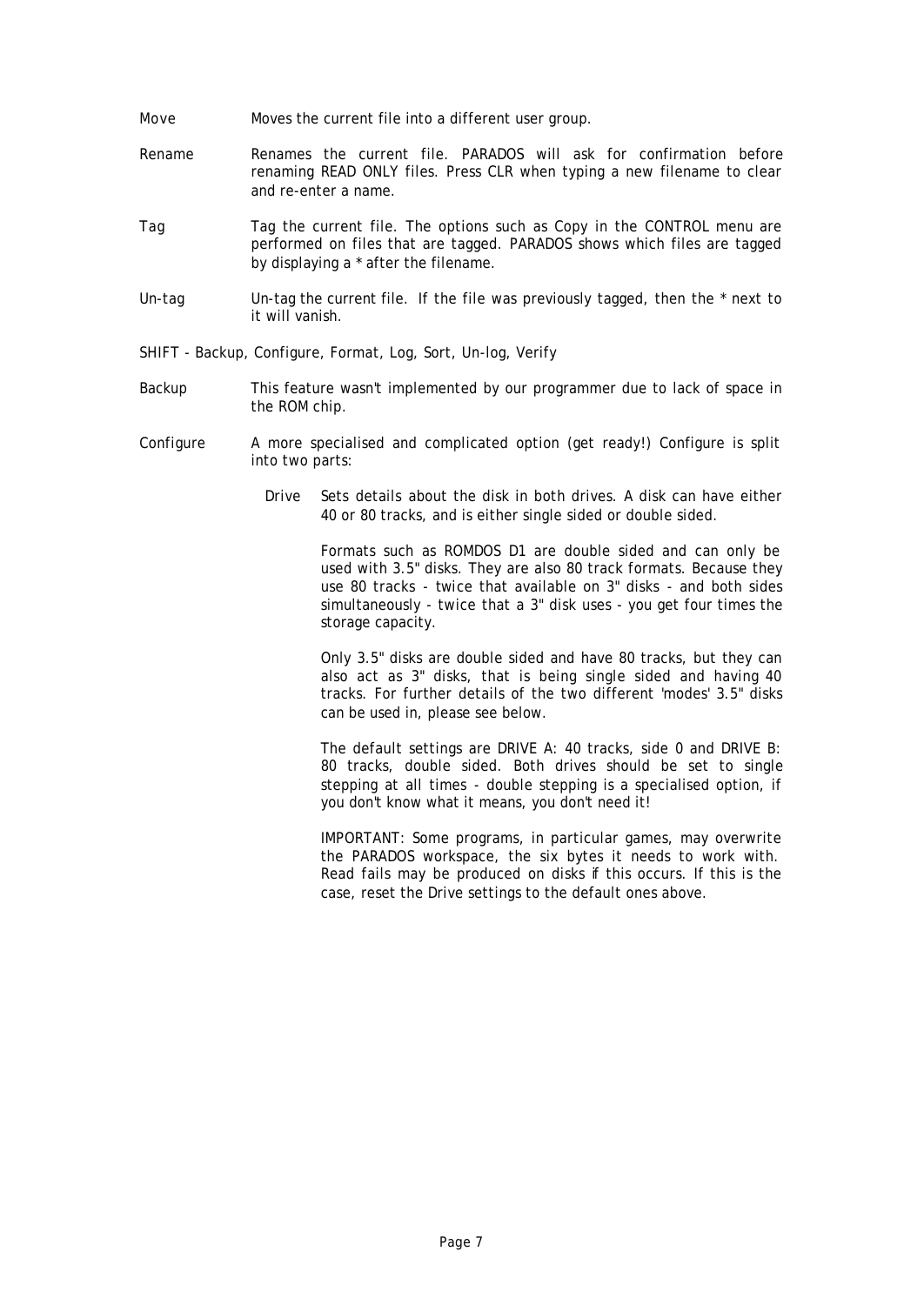Format Format Most users will not require this option. It allows you to use ULTRAFORM, originally a AA type-in by Rob Scott. It enables you to format 3" disks to 203k. PARADOS will automatically detect this enhanced 3" format giving 50k extra space on 3" disks.

> In addition, the Configure Format option also allows you to enable or disable the ELECTRO formats (see above), and use IBM formats.

> In Configure, use the up and down cursor keys to move onto the drive details you want to change, and press RETURN to toggle between the options.

Format Format a disk. PARADOS asks which drive, and then displays a list of the available formats for this drive, depending on the settings in Configure. You are also offered the option of verifying the disk while it formats.

> If the drive you select to Format is set to 80 track, double sided, then the full twenty two formats will be available. When this menu is displayed, it even scrolls up and down! The menu shrinks for 40 track, double sided or 80 track single sided settings in Configure Drive, and shrinks even further when dealing with 40 track, single sided disks e.g. 3" disks.

> Once formatted, PARADOS will ask if you wish to format another disk. If you select yes, PARADOS will format to the same drive and format as before.

- Log Log a disk in either drive. Once logged, the Information section will be updated to display the details about the disk.
- Sort The main display of PARADOS, the disk directory, can be displayed in either alphabetical order, or in the order which the files were created on the disk. This option toggles between the two.
- Un-log Un-log the currently selected disk as if PARADOS had just been entered. This resets the main part of the screen and the Information section.
- Verify Checks each sector on a disk. The user is alerted to any errors which means that the disk is corrupt. Be sure that the Configure menu is set up correctly for the format of the disk, otherwise Verify may show the disk is faulty when it thinks it's dealing with a different format than the disk actually is. If the 'read fail' box appears, press C to cancel that track.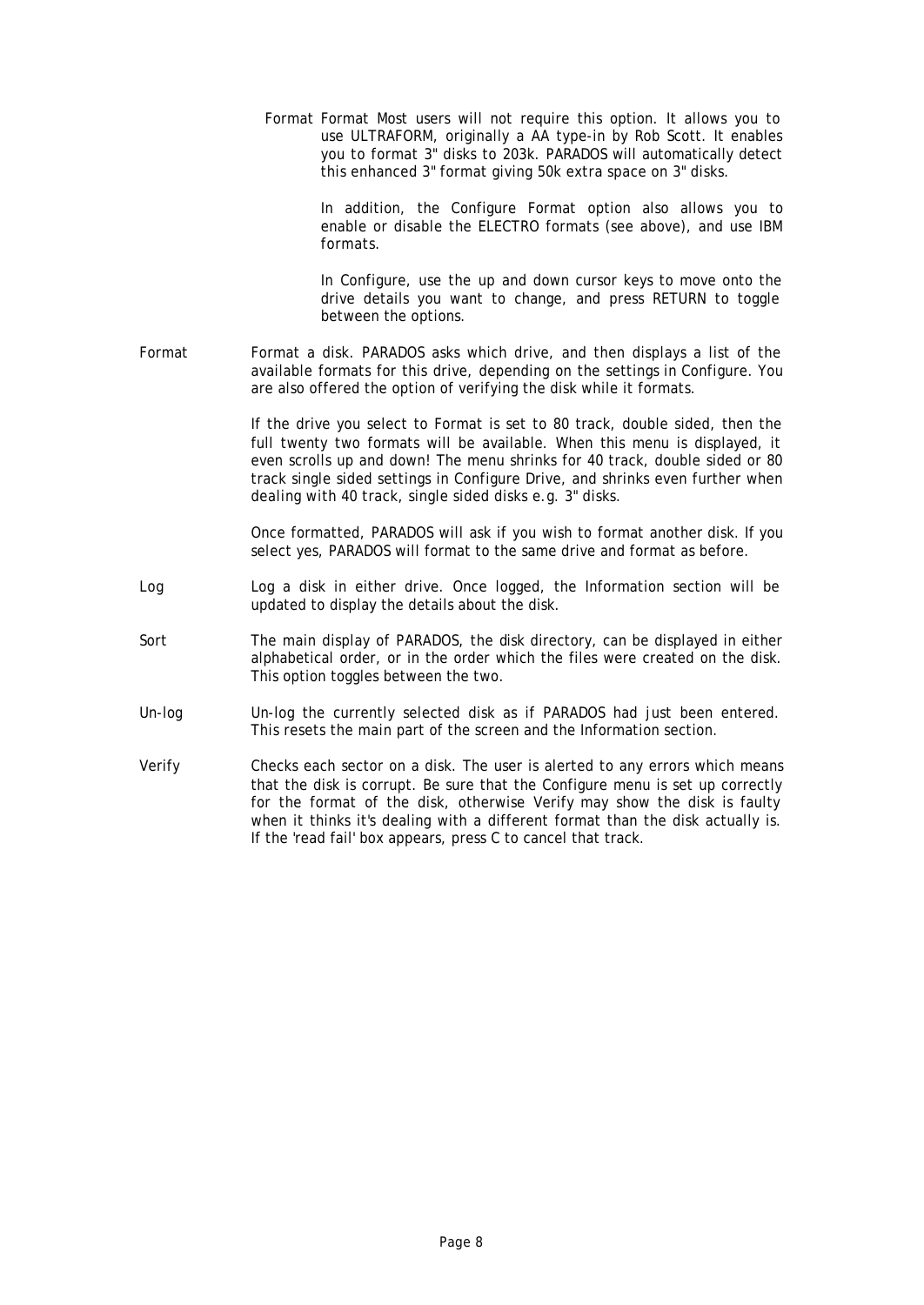CONTROL - Attributes, Copy, Erase, Move, Tag, Un-tag

- Attributes The same as the MAIN option, except that all tagged files are set to the specified attribute, rather than just the current file.
- Copy Copy all the tagged files to another disk. See the copy command above for further details.
- Erase Delete all of the tagged files. Again, additional confirmation is required to delete files set with the READ ONLY attribute.
- Move Move all the tagged files to a new user group. Confirmation is needed to move files that are READ ONLY.
- Tag Tag all files displayed on screen. The command will not tag files outside the file specification defined by File spec.
- Un-tag Un-tag all of the files displayed on screen.

#### **MODE 1 OPERATION**

Under PARADOS, a 3.5" disk can operate in one of two modes - MODE 1 or MODE 2. MODE 1 is the standard mode - you will have 178k per disk side, similar to 3" disks. The disk will only use 40 of the 80 tracks available to it, and both sides are treated totally separately, just like 3" disks. However, 3.5" disks aren't 'flippy': you can only insert them one way in the drive. PARADOS offers the facility to side select from within Configure Drive menu - a unique facility for CPC operating systems - but you may also use any side select switch provided with your drive.

#### **MODE 2 OPERATION**

This is where PARADOS becomes more useful. When using MODE 2, the enhanced mode, your 3.5" disks can store almost 800k on a disk. In MODE 2, all 80 tracks are used for storage, and both sides are used simultaneously. When using MODE 2 you must have your side switch set to side 0, and Configure Drive must also be on side 0, otherwise read fails will be produced.

IMPORTANT: Only your 3.5" drive can perform MODE 2 operation. Although PARADOS offers to use 80 track, double sided (MODE 2) formats in drive A, this is for users with an ABBA switch (available from STS), which can make your 3.5" drive think it's drive A, and your 3" drive acts as the B drive. Do not attempt to use MODE 2 formats on 3" disks!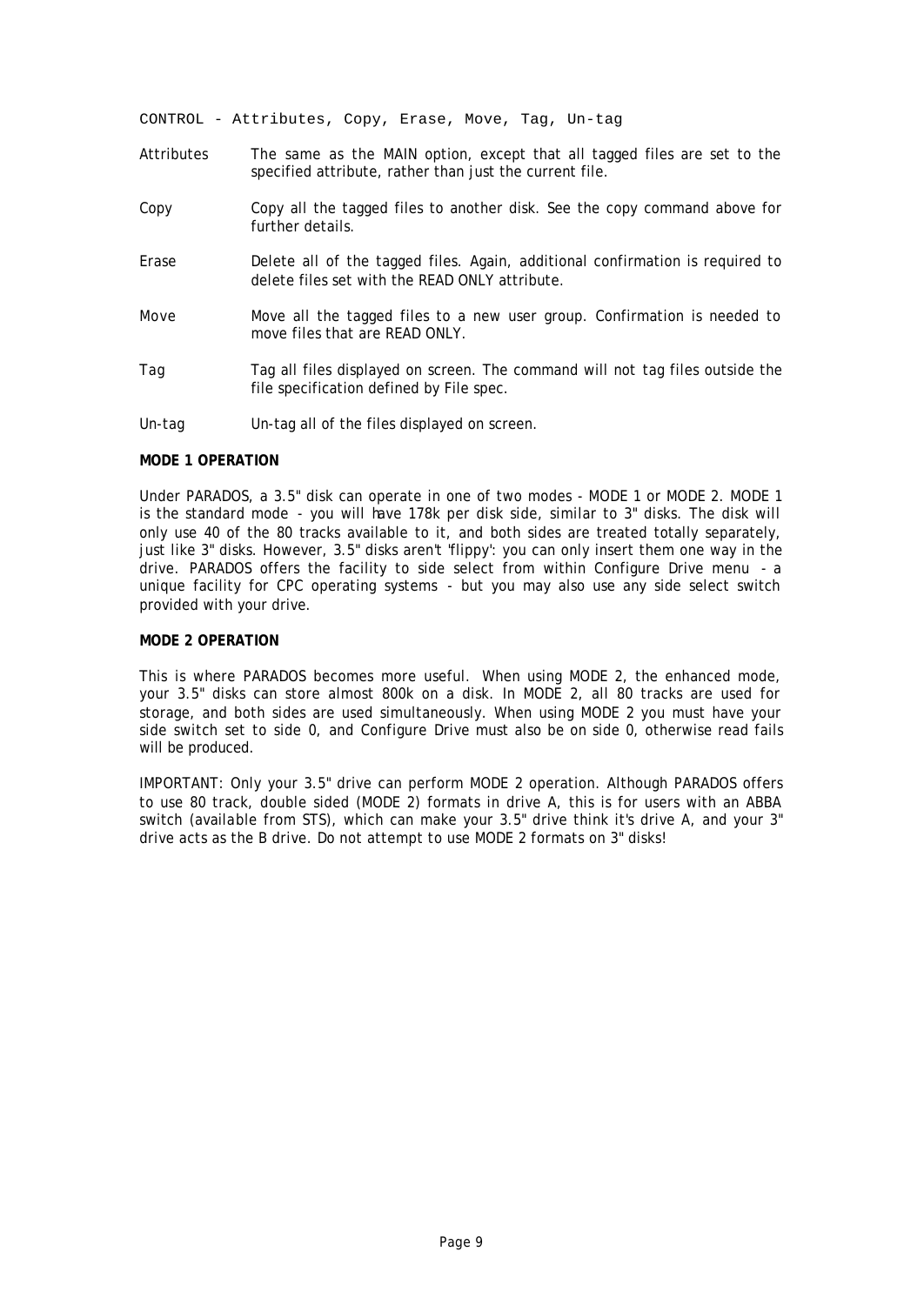### **INFORMATION SECTION**

The Information section, on the right hand side of your screen, gives the details of the currently logged disk. This is updated whenever a new disk is logged, or when disk operations are carried out. It contains the following information:

| Drive         | Which drive is logged, either A or B. Also shows if the directory is Sorted or<br>Un-sorted.                                                         |
|---------------|------------------------------------------------------------------------------------------------------------------------------------------------------|
| Format        | The format the disk is, any one of the many formats PARADOS supports.                                                                                |
| User          | The user group PARADOS is currently looking at.                                                                                                      |
| <b>Files</b>  | Wildcard of what files are being displayed.                                                                                                          |
| No. of files  | The number of files on the disk.                                                                                                                     |
| Used entries  | How many directory entries are used                                                                                                                  |
| Total entries | and how many are available on the particular format.                                                                                                 |
| Free space    | How much 'k' is left on the disk.                                                                                                                    |
| Used space    | How much 'k' is used on the disk.                                                                                                                    |
| Total space   | How much 'k' is available on the disk.                                                                                                               |
| Tagged files  | Number of files that have been tagged.                                                                                                               |
| Tagged space  | How much 'k' the tagged files take up.                                                                                                               |
| Free buffer   | The Total buffer minus the Tagged files.                                                                                                             |
| Total buffer  | How much space is available in the copy buffer - PARADOS automatically<br>recognises Ram expansions up to 256k, and a silicon disk giving up to 360k |
|               | of copying buffer. The Total buffer varies depending on how many files                                                                               |
|               | there are on the disk when logged.                                                                                                                   |
|               |                                                                                                                                                      |

STS Software have spent months testing PARADOS to a far higher standard than the average user is ever likely to use it to. Although few people will appreciate it, PARADOS is one of the most proficiently programmed piece of software ever written for the CPC. The entire PARADOS system had to be coded in just 8k of ROM space - not an easy task.

The PARADOS ROM consists of two parts: PARADOS itself and the normal disk ROM. It can actually replace the standard disk ROM in the CPC, because PARADOS occupies space in the ROM which was used by DR LOGO 3. This has the fortunate limitation of you not being able to use DR LOGO 3 under CPM when PARADOS is installed in ROM slot 7. DR LOGO 2 may still be used, however.

There is just one bug in PARADOS. You will notice it when you play around with the different menus: the letter 'y' is left over from Verify in the SHIFT menu. This in no way effects the operation of PARADOS.